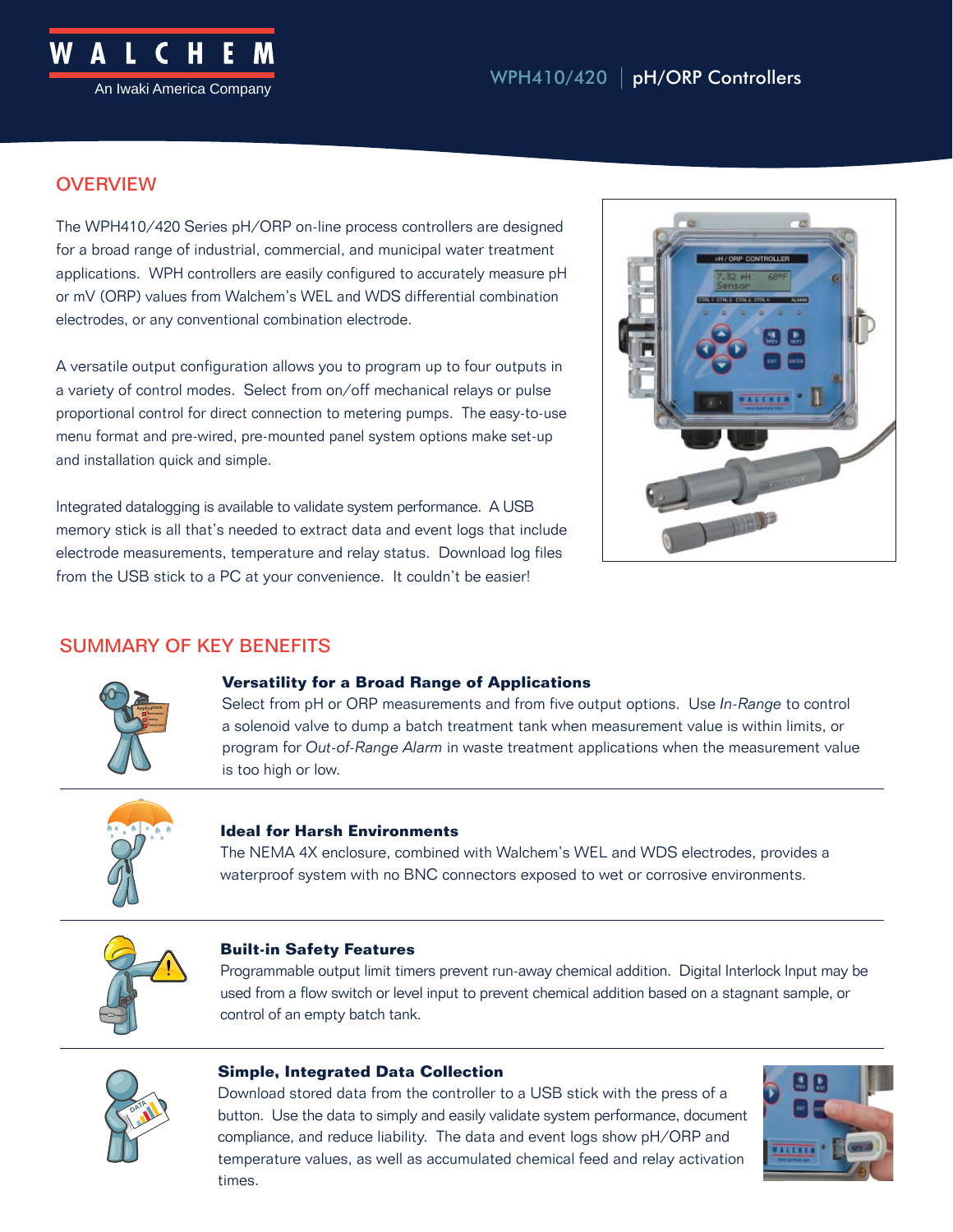

#### pH or ORP Measurement  $\sum$

- Configurable via a software menu setting.
- Reduces inventory requirements.

#### Versatile relay configuration

- Control outputs can be set as high or low set points via keypad. Auxiliary outputs can be set as:
	- High alarm
	- Low alarm
	- In-range output
	- Out-of-range alarm
	- Probe wash

#### Probe wash feature

• For applications that require frequent electrode cleaning, automatic probe wash stretches out reliable measurement life between maintenance interruptions.

#### 4-20mA Output

• Internally powered and fully isolated, for connection to WebAlert, PLC or other devices.

#### Optional USB Features

Integrated datalogging collects analytical measurements at 10 minute intervals and captures all relay activations.









Easily create charts and graphs that demonstrate system performance





faster by knowing exactly what happened and when

Programming a new controller is complete in seconds!



Use stored data to validate system performance

#### $\sum$ Self dianostics

Software and electronics are constantly monitored without having to take the controller off-line.

#### Auto buffer recognition

Software selectable for U.S. or European calibration standards.

#### Self test  $\sum$

 • Menu selectable self-test simulates pH and temperature signals, allowing for quick diagnostics of sensor or controller problems.

#### Differential pH  $\rightarrow$



WDP and WPH Series controllers are a perfect match with Walchem's WEL pH/ORP sensors - offering an extremely reliable differential measurement technique immune to any possible ground loop problems. Together, they provide a true NEMA 4X system with no BNC connector exposed to wet or corrosive conditions. WEL pH/ORP electrodes are easily removed and replaced wtihout any tools.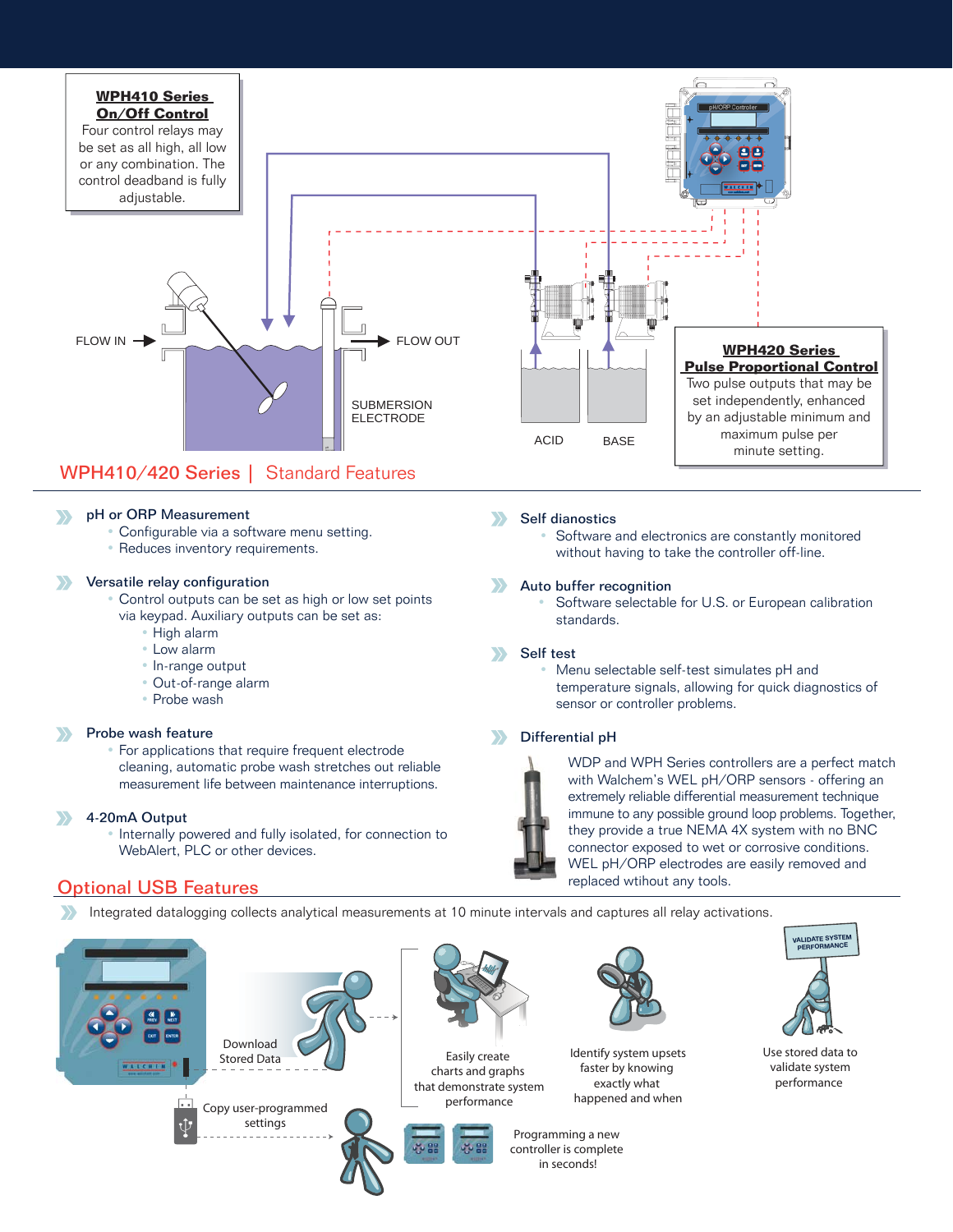## SPECIFICATIONS



#### Inputs

Power 100-240 VAC, 50/60 Hz, 8A Fuse: 1.0 ampere, 5 x 20 mm

#### **Signals**

pH/ORP: ±1500 mV

Temperature compensation (optional, pH only): Pt100 or Pt1000

| Interlock (optional): | Isolated, dry contact closure     |
|-----------------------|-----------------------------------|
|                       | required (i.e. flow, level, etc.) |

#### Measurement Performance

| Range                 | $-2$ to 16 pH                      |
|-----------------------|------------------------------------|
|                       | $\pm$ 1500 mV (ORP)                |
| Resolution            | 0.0015 pH units (.01 pH displayed) |
|                       | 92 $\mu$ V (1mV displayed) (ORP)   |
| Accuracy (calibrated) | $\pm 0.01$ pH                      |
|                       | $±1mV$ (ORP)                       |
| Temperature Range     | 32 to 212°F (0 to 100°C)           |
| Resolution            | $\pm$ 0.09°F (0.05°C)              |
| Accuracy              | $\pm 0.9$ °F (0.5°C)               |
|                       |                                    |

# Mechanical (controller)<br>Enclosure Polycarbor

| Enclosure          | Polycarbonate            |
|--------------------|--------------------------|
| <b>NEMA Rating</b> | NEMA 4X (IP65)           |
| Display            | 2 x 16 character backlit |
|                    | liquid crystal           |
| Ambient            |                          |

| Temperature     | 32 to 122 $\degree$ F (0 to 50 $\degree$ C) |
|-----------------|---------------------------------------------|
| Shipping weight | 7 lbs (3 kg) (approximately)                |

### Agency Certifications

| ANSI/UL 61010-1:2004, 2nd Edition*         |
|--------------------------------------------|
| CAN/CSA C22.2 No.61010-1:2004 2nd Edition* |
| EN 61010-1 2nd Edition (2001)*             |
| EN 61326 : 1998 Annex A*                   |
|                                            |

Note: For EN61000-4-6,-3 the controller met performance criteria B.

\*Class A equipment: Equipment suitable for use in establishments other than domestic, and those directly connected to a low voltage (100-240 VAC) power supply network which supplies buildings used for domestic purposes.





#### **Outputs**

| Powered Relays       | Internally powered relays switching line voltage<br>6A (resistive), 1/8 HP<br>All relays are fused together as one group, total<br>current for this group must not exceed 6A |
|----------------------|------------------------------------------------------------------------------------------------------------------------------------------------------------------------------|
| <b>Pulse Outputs</b> | Opto-isolated, Solid state relay<br>150 mA, 40 VDC Max.<br>$VLOWMAX = .13V @ 18 mA$                                                                                          |

Dry contact relays 6 A (resistive), 1/8 HP Dry contact relays are not fuse protected

|               | CTRL1   | CTRL <sub>2</sub> | CTRL3 | CTRL4 | <b>ALARM</b> |
|---------------|---------|-------------------|-------|-------|--------------|
| <b>WPH410</b> | Powered |                   | Drv   |       |              |
| <b>WPH420</b> | Pulse   |                   | Drv   |       |              |

4 - 20 mA 1 or 2 (optional) Internally powered

 Fully isolated 600 Ohm max resistive load Resolution .001% of span Accuracy  $\pm$  1% of reading pH/ORP Preamp Power  $\pm$  5 VDC, 5mA

#### WEL pH/ORP Electrode (optional)

| Temperature Range         | 50 to 158 $\degree$ F (10 to 70 $\degree$ C) |
|---------------------------|----------------------------------------------|
| <b>Operating Pressure</b> | 0 to 100 psi                                 |

| Materials of construction                 |                           |  |
|-------------------------------------------|---------------------------|--|
| Electrode body                            | <b>CPVC</b>               |  |
| Electrode reference                       | <b>HDPF</b>               |  |
| O-rings                                   | <b>FKM</b>                |  |
| Electrode                                 | Glass (pH) Platinum (ORP) |  |
| Optional ground rod                       | Titanium                  |  |
| 1" NPTM pipe submersion connection        |                           |  |
| 3/4" threaded NPTF tee in-line connection |                           |  |